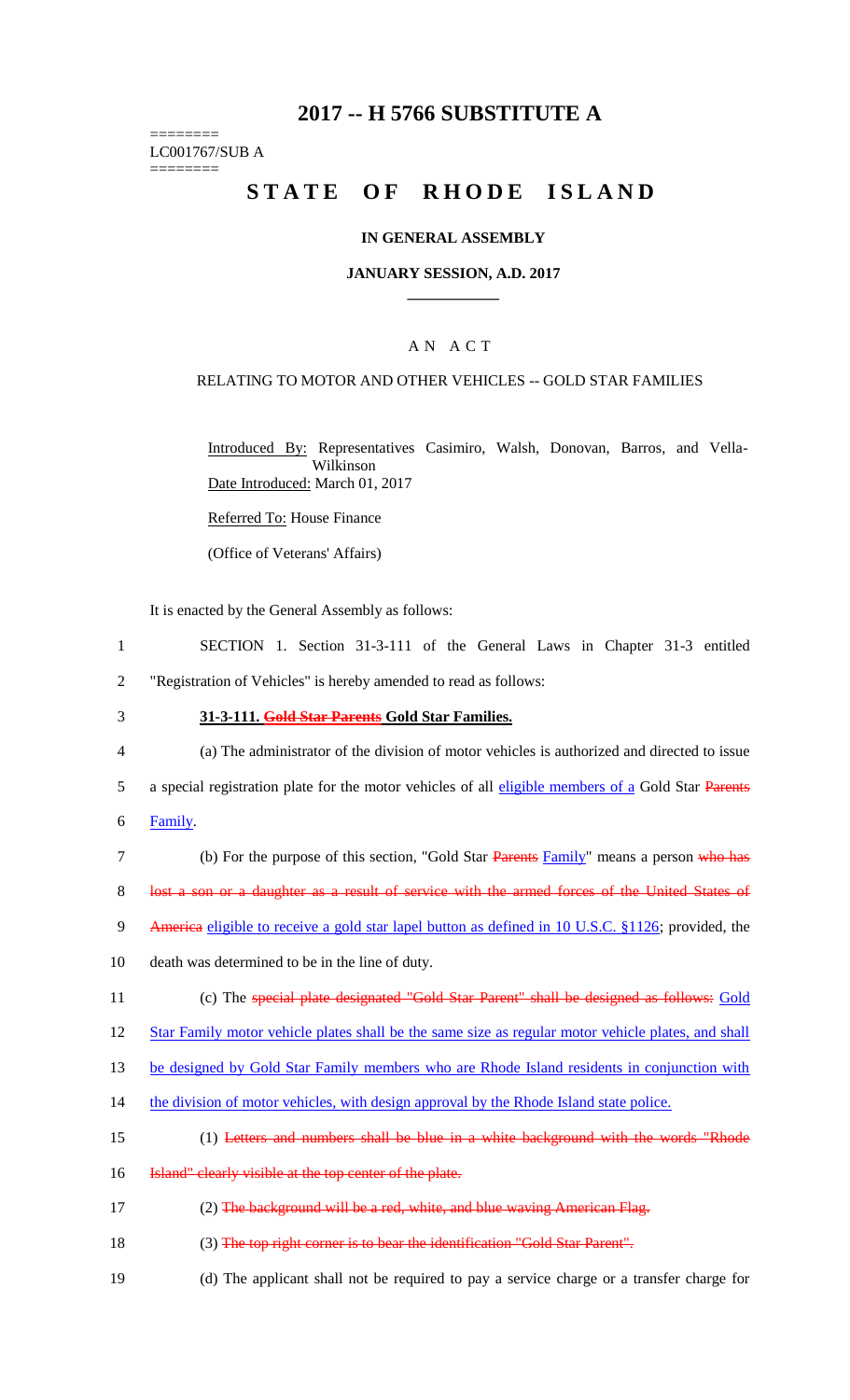each plate.

 (e) The applicant shall be entitled to a plate for each vehicle owned by the applicant Only one set of "Gold Star Family" plates shall be issued to an eligible family member and only after satisfactory documentation of eligibility is presented.

 (f) The owner of a motor vehicle eligible for registration as a commercial vehicle and having a gross weight of twelve thousand pounds (12,000 lbs.) or less who is issued Gold Star 7 Parent Family plates shall continue to pay the appropriate commercial registration fee for those plates. The owner of a motor vehicle eligible for registration as a commercial vehicle having a gross weight of six thousand three hundred pounds (6,300 lbs.), but not more than twelve thousand pounds (12,000 lbs.), shall sign an affidavit at the time of application for said plates stating that the vehicle is to be used for personal use only.

SECTION 2. This act shall take effect upon passage.

======== LC001767/SUB A ========